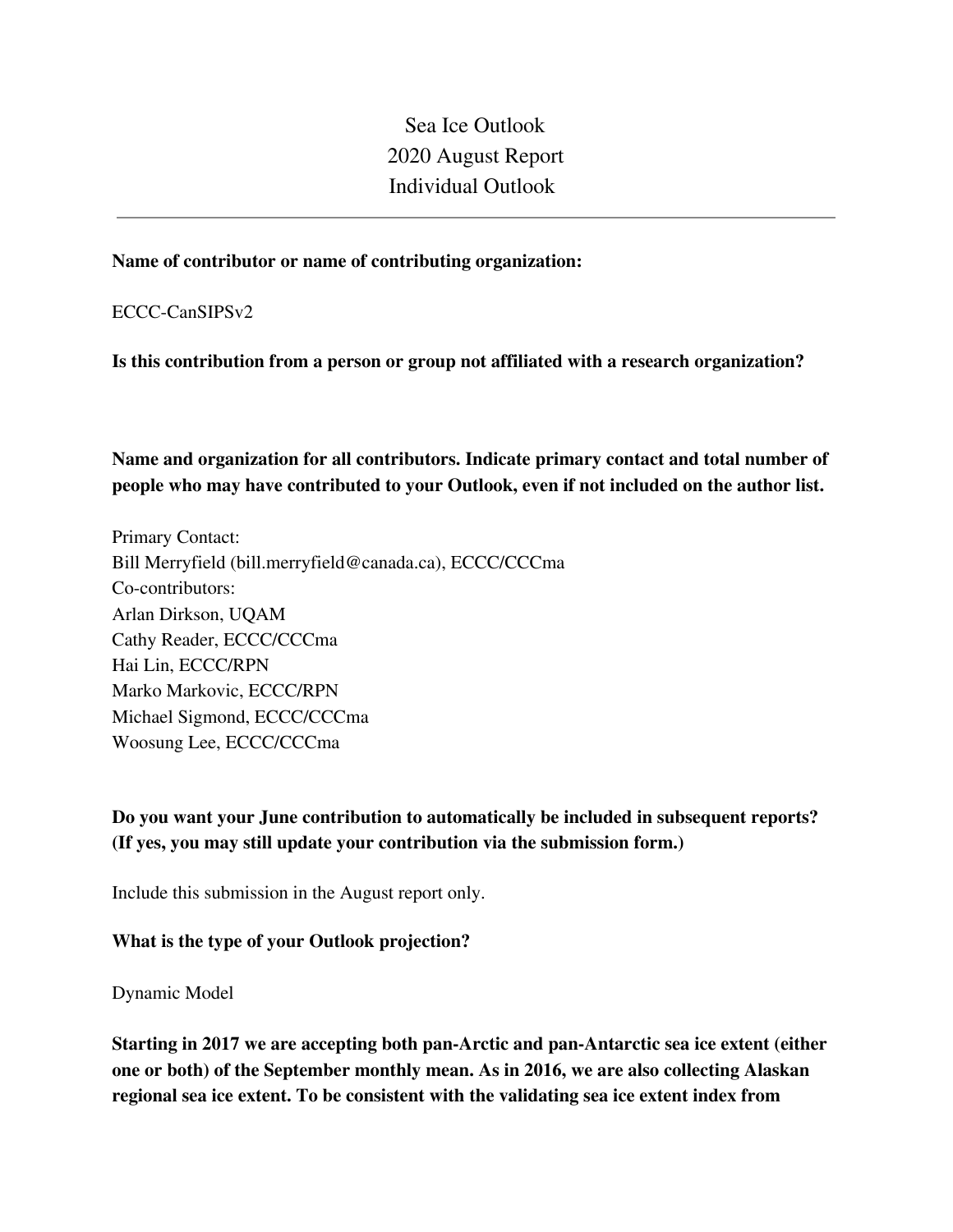**NSIDC, if possible, please first compute the average sea ice concentration for the month and then compute the extent as the sum of cell areas > 15%.**

**a) Pan-Arctic September extent prediction in million square kilometers.**

4.41

**b) same as in (a) but for pan-Antarctic. If your method differs substantially from that for the Arctic, please enter it as a separate submission.**

**c) same as in (b) but for the Alaskan region. Please also tell us maximum possible extent if every ocean cell in your region were ice covered.**

**"Executive summary" of your Outlook contribution (using 300 words or less) describe how and why your contribution was formulated. To the extent possible, use non-technical language.**

Our outlook for bias-corrected Arctic sea ice extent (SIE), bias-corrected sea ice concentration (SIC), calibrated sea ice probability (SIP), and bias-corrected ice free dates (IFD) and ice advance dates (IAD) was produced using the Canadian Seasonal to Interannual Prediction System version 2 (CanSIPSv2). CanSIPSv2 is now the operational seasonal forecasting system for Environment and Climate Change Canada.

### **Brief explanation of Outlook method (using 300 words or less).**

CanSIPv2 combines ensemble forecasts from two models, CanCM4i and GEM-NEMO, with a total of 20 ensemble members (10 from each model). Our pan-Arctic SIE estimate was formulated by calculating (for each ensemble member) the SIE anomaly relative to a piecewise linear trend fitted to the respective model  $\lceil C\ddot{\cup} \rceil - a$  s ensemble-mean SIE time series over 1980-2019. These anomalies were then added to the fitted piecewise linear trend for the NSIDC sea ice index SIE time series, and then averaged over all 20 ensemble members to yield a total SIE of 4.41 million square kilometers. The piecewise linear fit, including the breakpoint year, was found using non-linear least squares. Sea ice probability maps were produced by first calibrating the ensemble SIC forecasts for each respective model using trend-adjusted quantile mapping (TAQM), computing the probability for SIC>15%, and then averaging those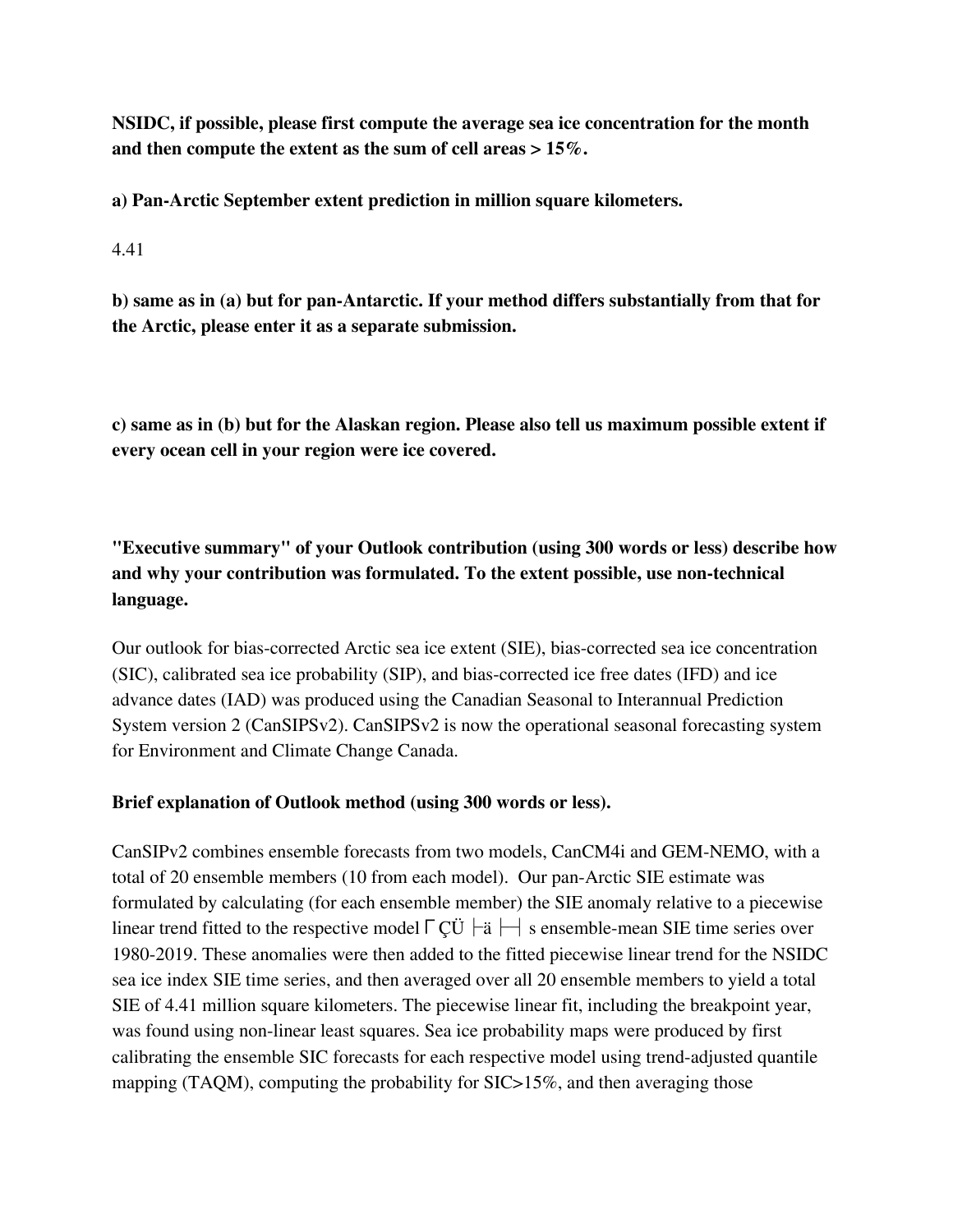probabilities across both models. Our outlook for the 80% SIC contour was prepared by first bias correcting the full ensemble SIC fields for each model separately using a 2011-2019 baseline, and then averaging the ensemble mean SIC across both models. The resultant SIC field was then converted to 0 ΓCÜ  $\vdash$  i s and 1 ΓCÜ  $\vdash$  i  $\vdash$  s corresponding to which grid cells have SIC<80% and which have SIC>=80%, respectively. Similarly, our IFD/IAD forecasts have been bias corrected based on the 2011-2019 mean IFD/IAD.

### **Tell us the dataset used for your initial Sea Ice Concentration (SIC).**

CanCM4i: CCMEP GDPS analysis (assimilates SSM/I and SSMIS satellite & CIS ice charts) (https://doi.org/10.1175/MWR-D-14-00354.1) GEM-NEMO: CCMEP GIOPS analysis (assimilates SSM/I and SSMIS satellite & CIS ice charts) (https://doi.org/10.1002/qj.2555)

# **Tell us the dataset used for your initial Sea Ice Thickness (SIT) used. Include name and date.**

CanCM4i: SMv3 statistical model (SIT trends from PIOMAS + anomalies proportional to observed SIC anomalies; https://doi.org/10.1175/JCLI-D-16-0437.1) GEM-NEMO: CCMEP GIOPS analysis (~constrained by SIC projection onto each thickness category; https://doi.org/10.1002/qj.2555)

## **If you use a dynamic model, please specify the name of the model as a whole and each component including version numbers and how the component is initialized:**

[DynamicModelType]

**If available from your method. a) Uncertainty/probability estimates:**

### **Median**

4.37

## **Ranges**

min=3.96, max=4.68

### **Standard Deviations**